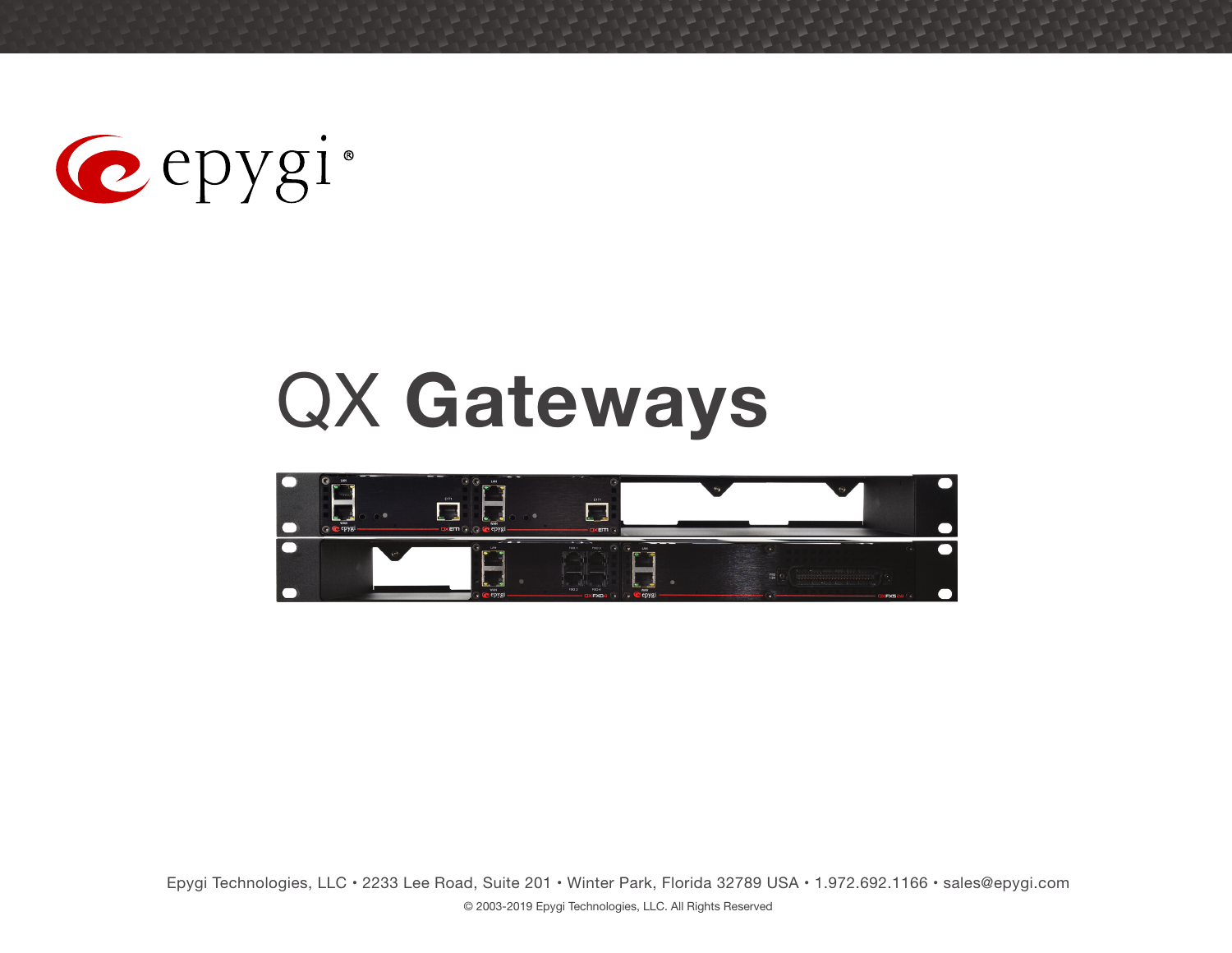

| <b>Features</b>                                      | QXFXO4 | QXISDN4        | QXE1T1          | QXFXS24        |  |
|------------------------------------------------------|--------|----------------|-----------------|----------------|--|
| <b>Physical interfaces</b>                           |        |                |                 |                |  |
| <b>FXO ports</b>                                     | 4      | N/A            | N/A             | N/A            |  |
| <b>ISDN BRI ports</b>                                | N/A    | $\overline{4}$ | N/A             | N/A            |  |
| E1/T1                                                | N/A    | N/A            |                 | N/A            |  |
| <b>FXS ports</b>                                     | N/A    | N/A            | N/A             | 24             |  |
| <b>Ethernet RJ-45</b>                                | 2      | 2              | 2               | $\overline{2}$ |  |
| <b>Capacity</b>                                      |        |                |                 |                |  |
| <b>Simultaneous IP to</b><br><b>PSTN Calls (max)</b> | 4      | 8              | 30 (E1)/24 (T1) | 24             |  |

| <b>Call signaling and compression standards</b> |                           |                           |                           |                           |  |
|-------------------------------------------------|---------------------------|---------------------------|---------------------------|---------------------------|--|
| <b>IP call signaling</b>                        | <b>SIP</b>                | <b>SIP</b>                | <b>SIP</b>                | <b>SIP</b>                |  |
| <b>PSTN</b> signaling                           | loop start                | <b>ISDN BRI</b>           | CAS, PRI CCS              | loop start                |  |
| <b>Voice coding</b>                             | G.711, G.726, G.729, iLBC | G.711, G.726, G.729, iLBC | G.711, G.726, G.729, iLBC | G.711, G.726, G.729, iLBC |  |
| $ $ Fax                                         | T.38, pass-through fax    | T.38, pass-through fax    | T.38, pass-through fax    | T.38, pass-through fax    |  |

| <b>PBX features</b>                  |      |      |      |     |  |
|--------------------------------------|------|------|------|-----|--|
| <b>Unconditional call forwarding</b> | yes* | yes* | yes* | no  |  |
| Incoming call blocking               | yes* | yes* | yes* | no  |  |
| <b>Outgoing call blocking</b>        | yes* | yes* | yes* | no  |  |
| <b>Call waiting</b>                  | no   | no   | no   | yes |  |
| <b>External voicemail</b>            | no   | no   | no   | yes |  |
| T.38 fax relay                       | yes  | yes  | yes  | yes |  |
| Pass-through fax                     | yes  | yes  | yes  | yes |  |
| <b>Auto Attendant</b>                | yes  | yes  | yes  | no  |  |
| <b>Zero-Out for Auto Attendant</b>   | yes  | yes  | yes  | no  |  |

**\***Can be configured based on caller ID per each extension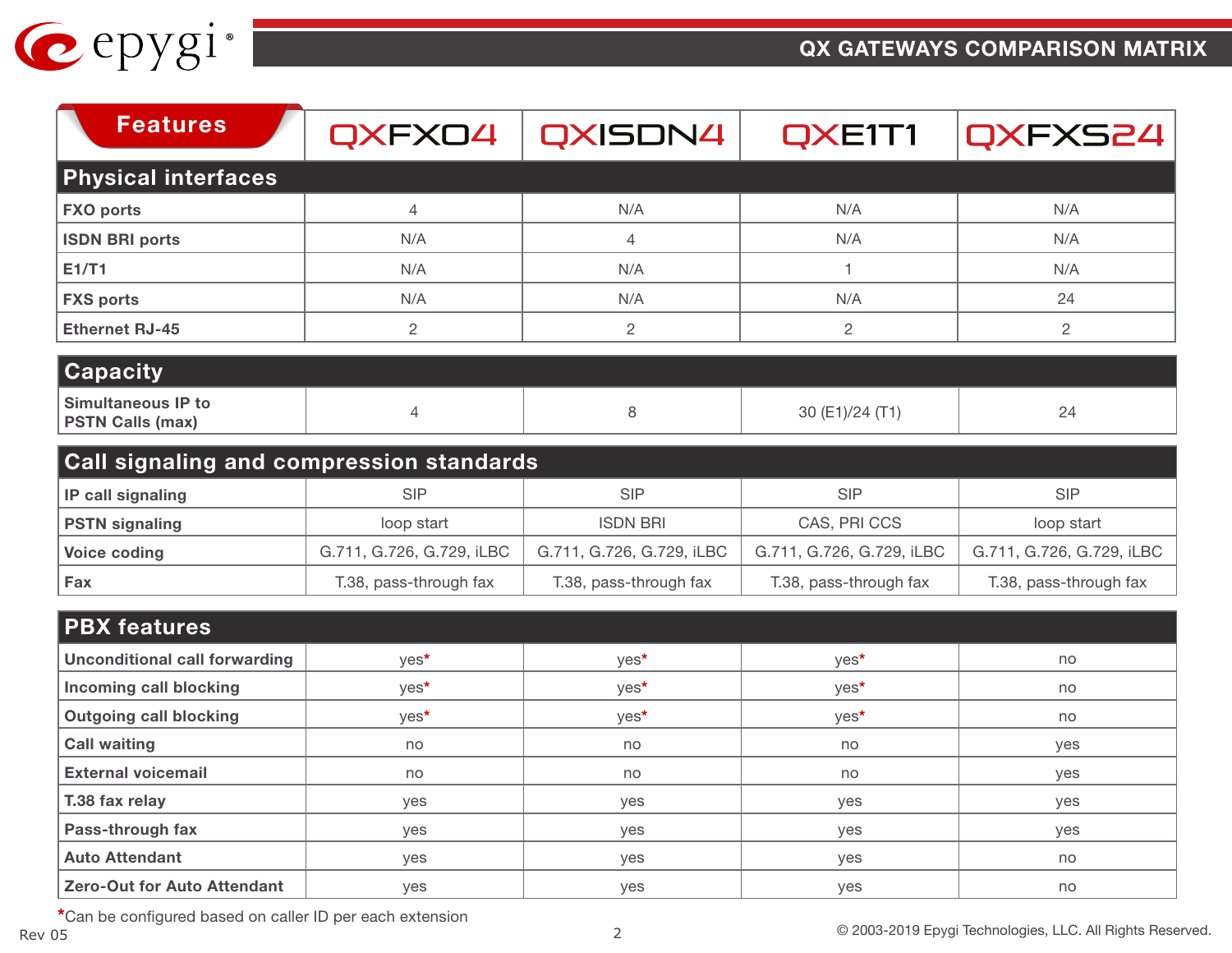

| <b>Features</b>                                            | QXFXO4 | QXISDN4 | QXE1T1 | QXFXS24 |
|------------------------------------------------------------|--------|---------|--------|---------|
| <b>PBX features</b> continued                              |        |         |        |         |
| <b>Auto Attendant call back for</b><br><b>SIP callers</b>  | yes    | yes     | yes    | no      |
| <b>Auto Attendant call back for</b><br><b>PSTN callers</b> | yes    | yes     | yes    | no      |
| <b>Call redirection on Auto</b><br><b>Attendant</b>        | yes    | yes     | yes    | no      |
| <b>Auto Attendant ringing</b><br>announcement              | yes    | yes     | yes    | no      |
| <b>Authorized phone database</b>                           | yes    | yes     | yes    | no      |
| <b>Multi-level IVR</b>                                     | yes    | yes     | yes    | no      |
| <b>Configurable call routing</b>                           | yes    | yes     | yes    | yes     |
| <b>Date/time based routing</b>                             | yes    | yes     | yes    | yes     |
| <b>Routing with call duration</b><br>limit                 | yes    | yes     | yes    | yes     |
| <b>Overall call duration limit per</b><br>routing entry    | yes    | yes     | yes    | yes     |
| <b>Global speed dialing</b>                                | yes    | yes     | yes    | yes     |
| <b>Call history</b>                                        | yes    | yes     | yes    | yes     |
| <b>Automatic downloading of</b><br>call history            | yes    | yes     | yes    | yes     |
| <b>SIP tunneling</b>                                       | yes    | yes     | yes    | yes     |
| <b>Gateway Hosted Survivability</b>                        | yes**  | N/A     | yes**  | N/A     |

**Note:** All QX50/QX200 PBX features are available on QXFXS24 in shared mode.

| Network                             |     |     |     |     |
|-------------------------------------|-----|-----|-----|-----|
| <b>Stateful inspection firewall</b> | ves | ves | ves | ves |
| <b>Policy and service filtering</b> | ves | ves | yes | ves |
| <b>Integrated NAT</b>               | ves | ves | yes | ves |

\*\* The HS feature is enabled by installing a software license key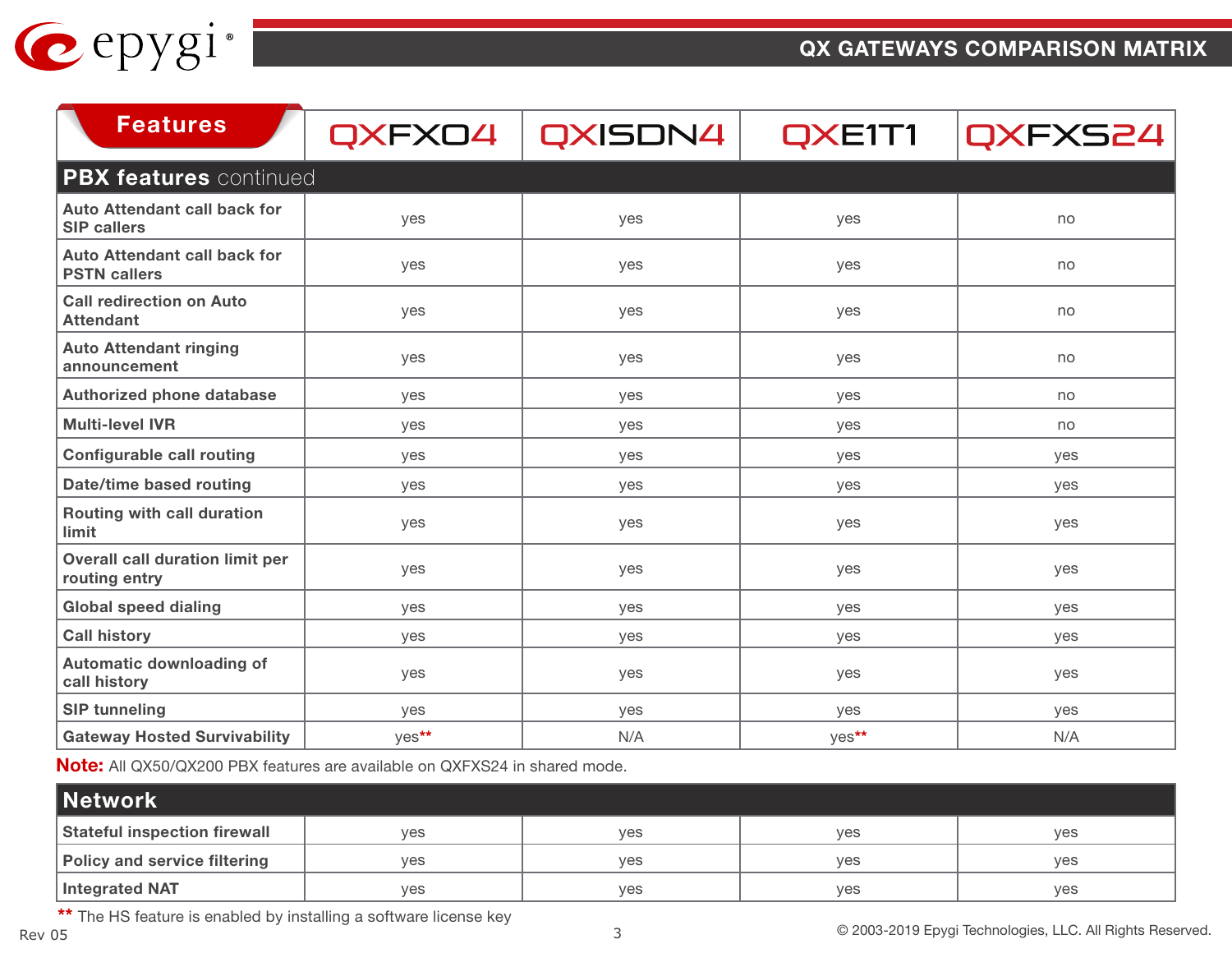

| <b>Features</b>           | QXFXO4 | QXISDN4 | QXE1T1 | QXFXS24 |
|---------------------------|--------|---------|--------|---------|
| <b>Network</b> continued  |        |         |        |         |
| <b>LAN DHCP server</b>    | yes    | yes     | yes    | yes     |
| <b>WAN DHCP client</b>    | yes    | yes     | yes    | yes     |
| <b>STUN/NAT traversal</b> | yes    | yes     | yes    | yes     |
| <b>VPN</b>                | yes    | yes     | yes    | yes     |
| <b>OpenVPN</b>            | no     | no      | no     | yes     |
| <b>VLAN</b>               | yes    | yes     | yes    | yes     |
| <b>TLS</b>                | yes    | yes     | yes    | yes     |
| <b>SRTP</b>               | yes    | yes     | yes    | yes     |
| <b>SNTP</b>               | yes    | yes     | yes    | yes     |
| <b>SMTP</b>               | yes    | yes     | yes    | yes     |
| <b>SNMP</b>               | yes    | yes     | yes    | yes     |
| <b>IDS</b>                | yes    | yes     | yes    | yes     |
| <b>SIP IDS</b>            | yes    | yes     | yes    | yes     |
| <b>PPPoE</b>              | yes    | yes     | yes    | yes     |
| <b>DNS</b> server         | yes    | yes     | yes    | yes     |
| <b>DYNDNS support</b>     | yes    | yes     | yes    | yes     |
| <b>TOS/DIFFSERV</b>       | yes    | yes     | yes    | yes     |
| Management                |        |         |        |         |

| <b>Management</b>                             |     |     |     |            |
|-----------------------------------------------|-----|-----|-----|------------|
| <b>HTTP/HTTPS access to GUI</b>               | yes | yes | yes | ves        |
| Local admin                                   | yes | yes | ves | ves        |
| <b>Password control</b>                       | ves | yes | yes | <b>ves</b> |
| Multi-language support                        | ves | yes | ves | ves        |
| Plug-and-Play (PnP) with<br><b>QX IP PBXs</b> | no  | no  | no  | yes        |